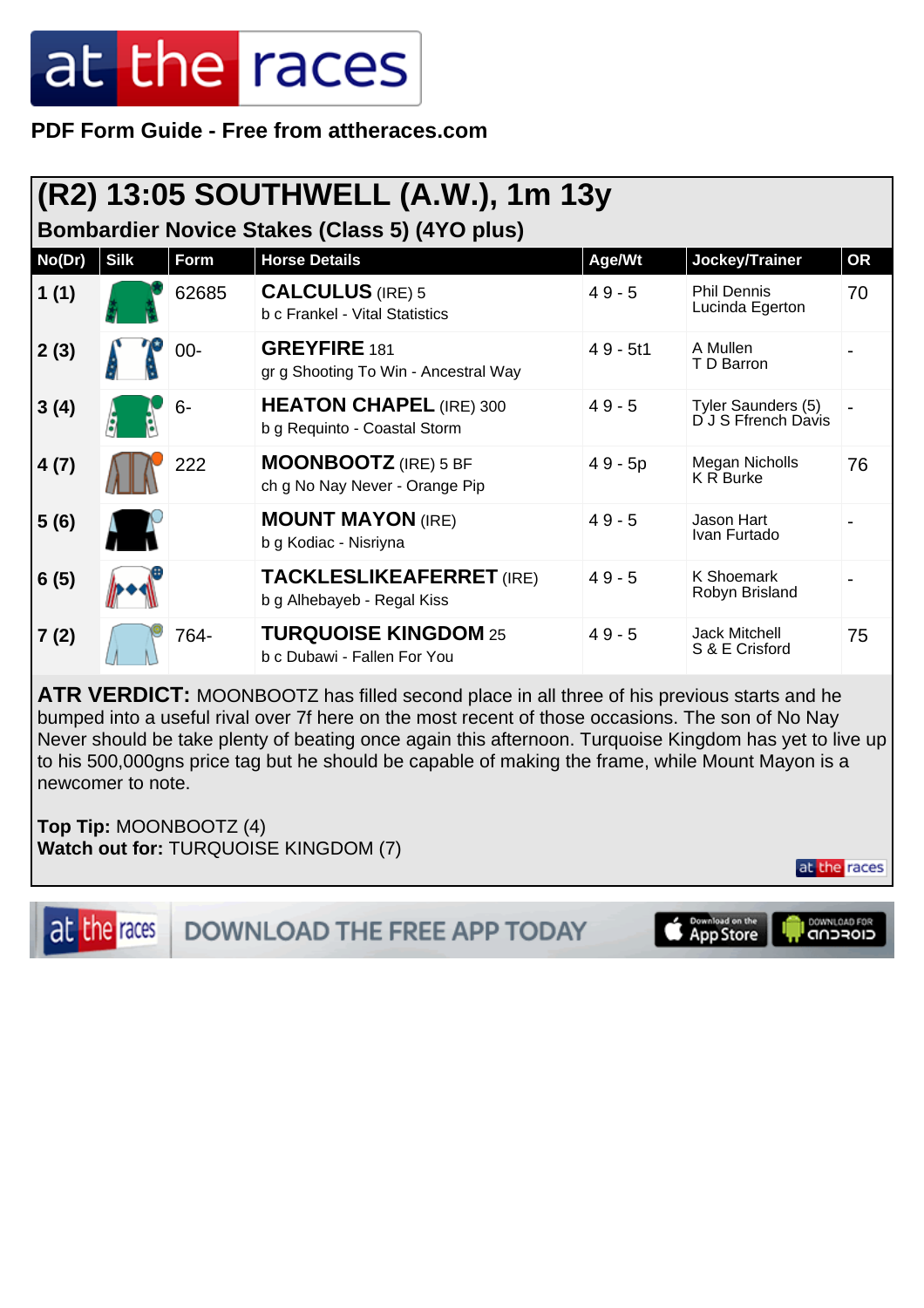**PDF Form Guide - Free from attheraces.com**

#### **(R3) 13:20 PLUMPTON, 1m 7f 195y**

**Watch Today's Race Replays On Attheraces.com Handicap Hurdle (Class 4) (4YO plus)**

| <b>No</b>               | <b>Silk</b> | Form    | <b>Horse Details</b>                                                               | Age/Wt     | Jockey/Trainer                         | <b>OR</b> |
|-------------------------|-------------|---------|------------------------------------------------------------------------------------|------------|----------------------------------------|-----------|
| 1                       |             | 534-506 | <b>HEREIA</b> (IRE) 27 D<br>b g Olympic Glory - Rolled Gold                        | $511 - 12$ | Millie Wonnacott (7)<br>N P Mulholland | 110       |
| $\overline{2}$          |             | 31283/B | <b>SAN PEDRO DE SENAM (FR) 446 C 8 11 - 12</b><br>br g Saint Des Saints - Tetiaroa |            | T P Queally<br>G L Moore               | 110       |
| $\overline{3}$          |             | 241243- | <b>BARD OF BRITTANY 297 CD</b><br>b g Sayif - Lily Le Braz                         | 7 11 - 10p | James Best<br>Miss S West              | 108       |
| $\overline{\mathbf{4}}$ |             | 0730-5  | <b>RIGHT HAND OF GOD 27</b><br>b g Norse Dancer - Miss Sassi                       | $611 - 9$  | J E Moore<br>G L Moore                 | 107       |
| 5                       |             | 32      | <b>STATE CROWN (IRE) 36</b><br>ch g New Approach - Patroness                       | $411 - 6$  | Adam Wedge<br>Evan Williams            | 116       |
| $6\phantom{1}6$         |             | 270-539 | <b>BLACK ABBEY</b> (FR) 59<br>bl g Hannouma - Alta Stima                           | $511 - 6$  | Jonjo O'Neill Jr.<br>H Whittington     | 104       |
| $\overline{7}$          |             | 424/7P0 | $MR$ JACK (IRE) 418<br>ch g Papal Bull - Miss Barbados                             | $910 - 12$ | Page Fuller<br>Miss Z C Davison        | 96        |

**ATR VERDICT:** STATE CROWN has made the frame in both of his previous outings over hurdles and the son of New Approach could take plenty of stopping off an opening mark of 116 today, especially with a 12lb age allowance as well. Right Hand Of God is another handicap debutant who could go well, while any market support for Bard Of Brittany on his return to action would have to be noted.

**Top Tip:** STATE CROWN (5) **Watch out for:** RIGHT HAND OF GOD (4)

at the races

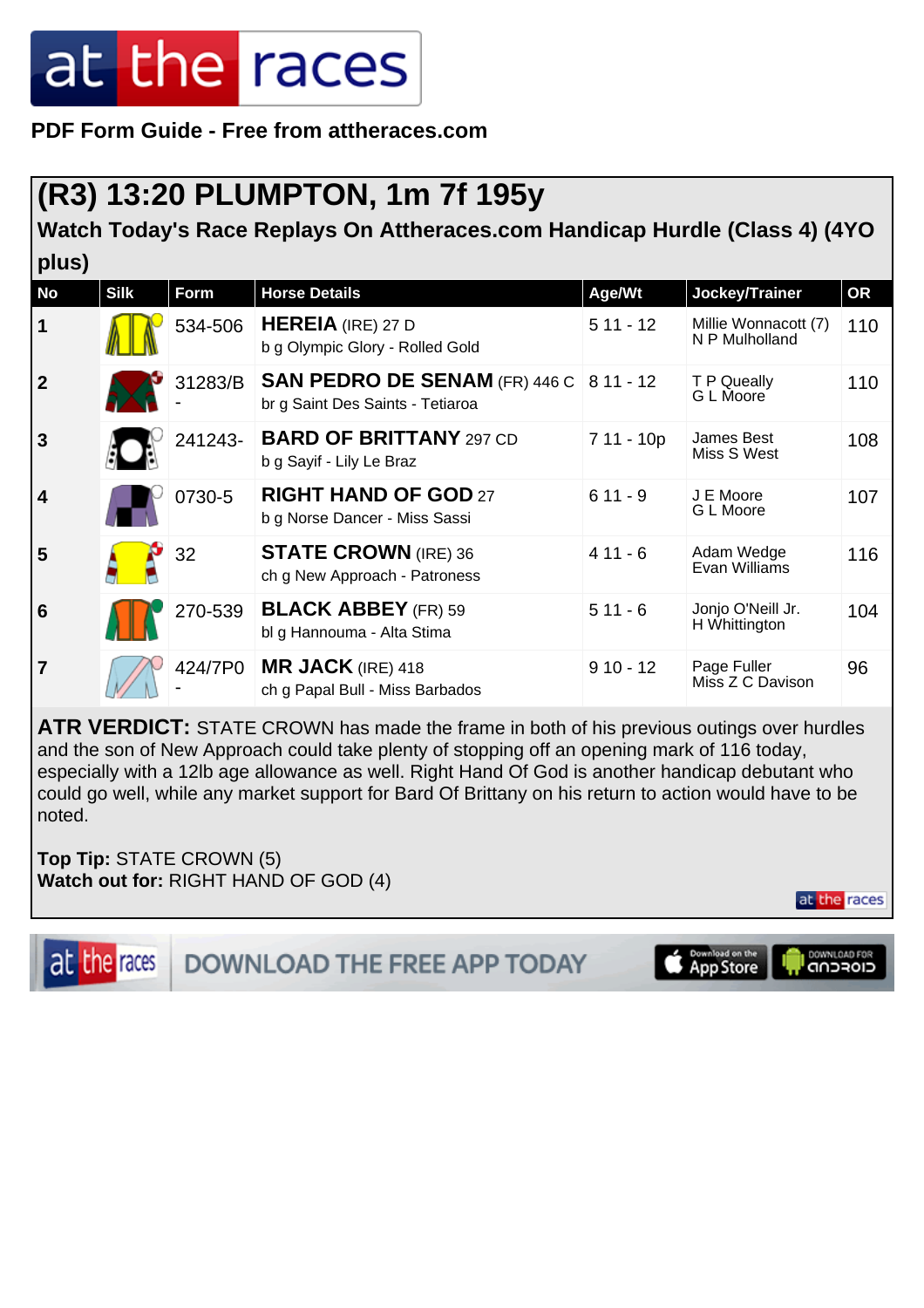#### **PDF Form Guide - Free from attheraces.com**

#### **(R3) 13:40 SOUTHWELL (A.W.), 1m 13y**

**Bombardier British Hopped Amber Beer Handicap (Class 3) (4YO plus)**

| No(Dr) | <b>Silk</b> | Form    | <b>Horse Details</b>                                          | Age/Wt       | Jockey/Trainer                     | <b>OR</b> |
|--------|-------------|---------|---------------------------------------------------------------|--------------|------------------------------------|-----------|
| 1(1)   |             | 170321- | <b>NEWBOLT</b> (IRE) 28 CD<br>gr g Bated Breath - Nirva       | $49 - 8$     | R Kingscote<br>R M Beckett         | 91        |
| 2(5)   |             | 930823  | <b>CROWNTHORPE 3 D</b><br>b g Monsieur Bond - Normandy Maid   | $69 - 7$     | Connor Murtagh (3)<br>R A Fahey    | 90        |
| 3(2)   | ☆           | 115921- | <b>VARIYANN</b> (FR) 95 D<br>b g Shamardal - Vazira           | $59 - 5$     | K Shoemark<br>Archie Watson        | 88        |
| 4(4)   |             | 255632- | <b>MOSAKHAR 28 CD</b><br>b g Dawn Approach - Min Banat Alreeh | $58 - 13$    | Ben Robinson<br><b>Ollie Pears</b> | 82        |
| 5(3)   |             | 782161- | <b>AMADEUS GREY (IRE) 23 CD</b><br>gr g Zebedee - Benedicte   | $58 - 10$ tp | D Fentiman<br>T D Easterby         | 79        |

**ATR VERDICT:** NEWBOLT made a winning debut on the Fibresand over C&D a month ago and could make it back-to-back victories today having been raised just 6lb for that win. Amadeus Grey has won twice over this track and trip in recent months and he is an obvious threat to the selection. All of the remainder have claims but Variyann is arguably the pick of them.

**Top Tip:** NEWBOLT (1) **Watch out for:** AMADEUS GREY (5)

at the races

at the races

DOWNLOAD THE FREE APP TODAY



DOWNLOAD FOR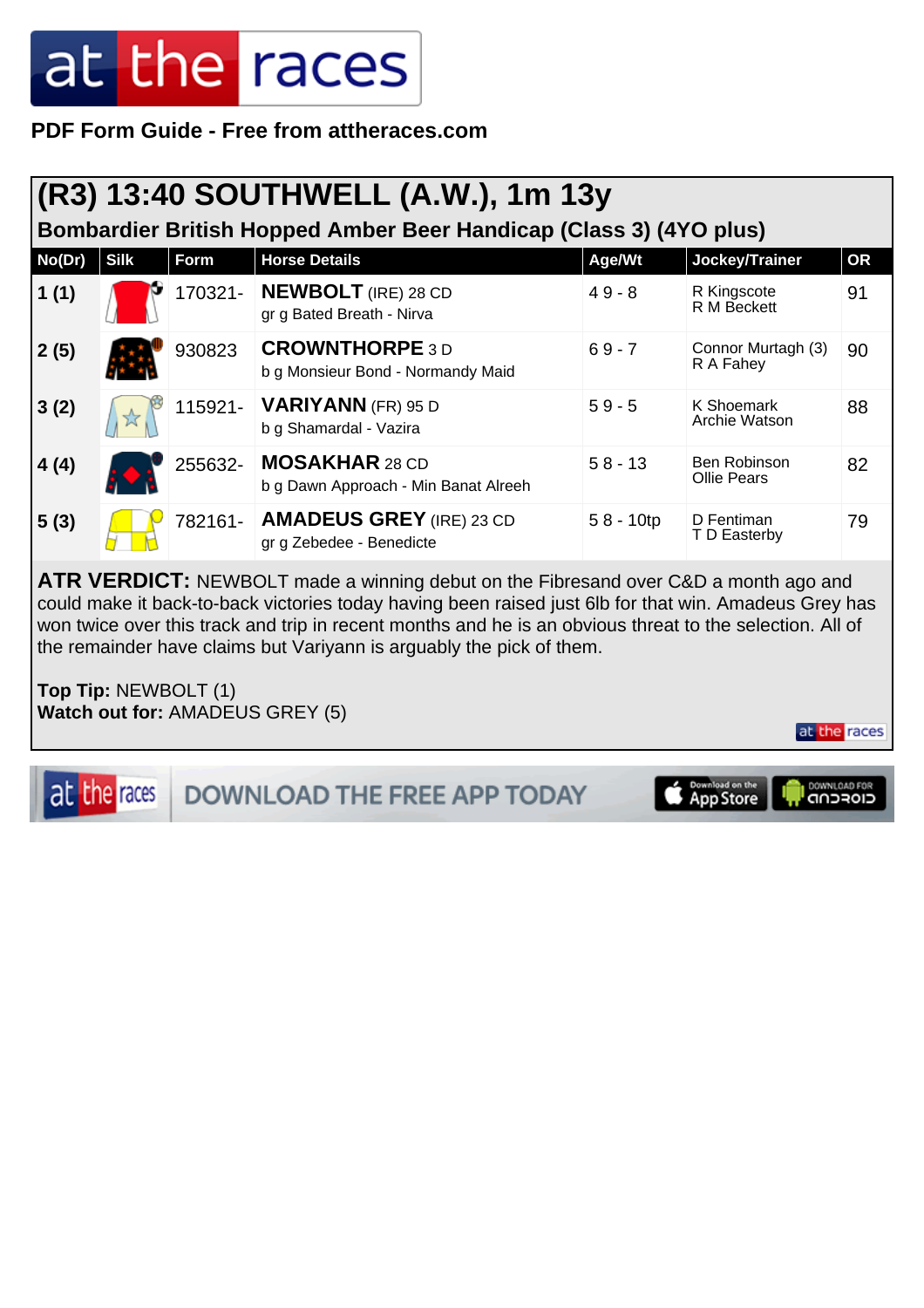**PDF Form Guide - Free from attheraces.com**

#### **(R4) 13:53 PLUMPTON, 2m 4f 114y**

**Free Tips Daily On Attheraces.com Ebf 'national Hunt' Novices' Hurdle (Class 3) (4YO to 7YO)**

| <b>No</b>               | <b>Silk</b> | <b>Form</b>    | <b>Horse Details</b>                                                   | Age/Wt     | Jockey/Trainer                          | <b>OR</b> |
|-------------------------|-------------|----------------|------------------------------------------------------------------------|------------|-----------------------------------------|-----------|
| $\mathbf 1$             |             | 125-211        | <b>ANNUAL INVICTUS (IRE) 20 C</b><br>b g Mahler - Shantou Rose         | $611 - 12$ | Tom Cannon<br>C Gordon                  | 130       |
| $\overline{2}$          |             | $\overline{2}$ | <b>ALBERT HUCKLEBUCK (IRE) 92</b><br>b g Leading Light - Queen Of Cool | $511 - 2$  | R Johnson<br>C Gordon                   |           |
| 3                       |             | 4-332          | <b>DORKING LAD 4 BF</b><br>b g Sholokhov - Brookville                  | $611 - 2$  | J E Moore<br>G L Moore                  | 117       |
| $\overline{\mathbf{4}}$ |             | 08U            | <b>HENSCHKE</b> (IRE) 18<br>b g Mahler - Reserve The Right             | $711 - 2$  | Harry Bannister<br>W Greatrex           |           |
| 5                       |             | $2 - 23$       | <b>ITSNOTWHATYOUTHINK (IRE) 38</b><br>b g Westerner - Baladiva         | $611 - 2$  | J M Davies<br>N J Gifford               |           |
| $6\phantom{1}6$         |             | $5 - 7$        | <b>NORLEY</b> (IRE) 74 BF<br>b g Yeats - No Moore Bills                | $611 - 2$  | <b>Brendan Powell</b><br>O Sherwood     |           |
| $\overline{7}$          |             | 17             | <b>PROMISING MILAN (IRE) 22</b><br>b g Milan - French Promise          | $611 - 2$  | <b>DOUBTFUL</b><br><b>Nick Mitchell</b> |           |
| 8                       |             | P12/26         | <b>BUNNY BORU 27</b><br>b m Brian Boru - Home By Midnight              | $710 - 9t$ | Tabitha Worsley (5)<br>Mrs Lawney Hill  |           |

**ATR VERDICT:** ANNUAL INVICTUS has impressed in victory the last twice for Chris Gordon and could land the hat-trick now upped in distance. The six-year-old has a double penalty to contend with, but does have the benefit of past course-winning experience and could be up to the challenge. Dorking Lad has been keen in his races and showed that trait again when second at Market Rasen earlier this week, while Albert Hucklebuck, a stablemate to the selection, is also considered.

**Top Tip:** ANNUAL INVICTUS (1) **Watch out for:** DORKING LAD (3)

at the races

at the races **DOWNLOAD THE FREE APP TODAY** 

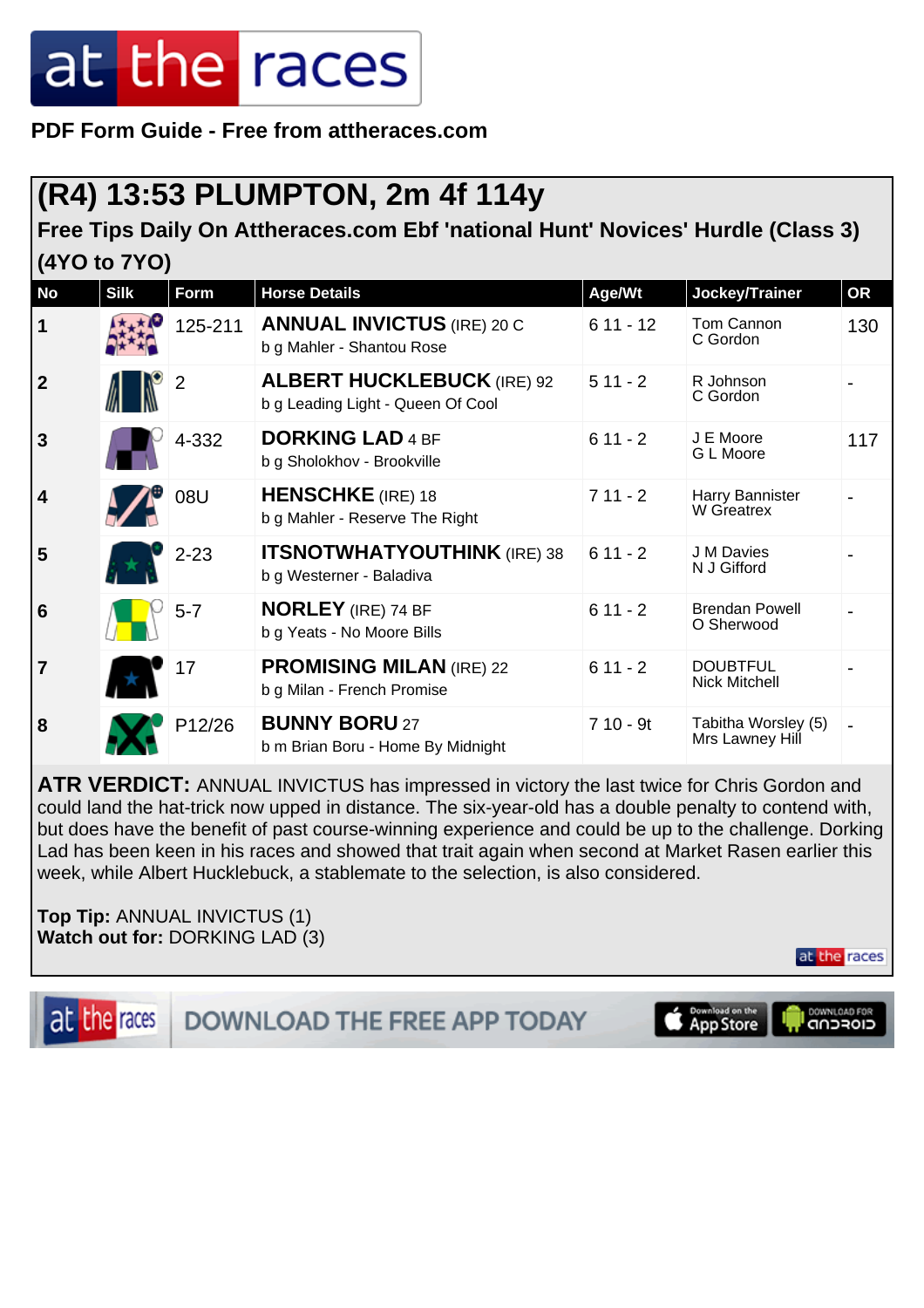**PDF Form Guide - Free from attheraces.com**

#### **(R4) 14:10 SOUTHWELL (A.W.), 6f 16y**

**Betway Handicap (Class 4) (4YO plus)**

| No(Dr) | <b>Silk</b> | Form    | <b>Horse Details</b>                                                     | Age/Wt     | Jockey/Trainer                     | OR |
|--------|-------------|---------|--------------------------------------------------------------------------|------------|------------------------------------|----|
| 1(8)   |             | 782175- | <b>FANTASY KEEPER 13 D</b><br>b g Mayson - Expressive                    | 79 - 7es1  | A Mullen<br>M Appleby              | 78 |
| 2(5)   |             | 114112- | <b>SPRING ROMANCE</b> (IRE) 14 CD BF<br>gr g Zebedee - Love And Devotion | $69 - 6$   | Frederick Larson (7)<br>M Appleby  | 77 |
| 3(7)   |             | 000467- | ZYLAN (IRE) 26 CD<br>ch g Kyllachy - Belgique                            | $99 - 4p$  | <b>B A Curtis</b><br>R G Fell      | 75 |
| 4(3)   |             | 38335-3 | <b>DARK SHOT 2 C</b><br>b g Acclamation - Dark Missile                   | $89 - 2b$  | Jonathan Fisher (5)<br>S Dixon     | 73 |
| 5(1)   |             | 068231- | <b>VAPE 14 CD</b><br>gr g Dark Angel - Puff                              | $48 - 10$  | L Morris<br>A W Carroll            | 67 |
| 6(4)   |             | 22343-1 | <b>SAMOVAR</b> (EX5) 2 CD BF<br>b g Finjaan - Chrystal Venture           | $69 - 0b$  | J P Sullivan<br>S Dixon            | 71 |
| 7(2)   |             | 780/7-  | <b>STATION TO STATION 19</b><br>b g Cacique - Jubilant Queen             | $48 - 6p1$ | Ben Robinson<br><b>B</b> Ellison   | 63 |
| 8(6)   |             | 443116- | PULL HARDER CON 26 CD BF<br>b c Mayson - Cut The Cackle                  | $48 - 4$   | Josephine Gordon<br>Robyn Brisland | 61 |
| 9(9)   |             | 090098- | HAMMER GUN (USA) 82 CD<br>b g Smart Strike - Caraboss                    | $88 - 4v$  | Cam Hardie<br>D Shaw               | 61 |

**ATR VERDICT:** SPRING ROMANCE's winning run was ended here last month but he was far from disgraced in second and seems to be thriving on his racing. Frederick Larson removes a valuable 7lb and the six-year-old is fancied to regain the winning thread. Vape beat the selection on that occasion but isn't sure to confirm that running from stall one on worse terms. Pull Harder Con was a little disappointing here four weeks ago but remains capable of better on Fibresand.

**Top Tip:** SPRING ROMANCE (2) **Watch out for:** VAPE (5)

at the races **DOWNLOAD THE FREE APP TODAY**  Download on the<br>App Store



at the races

DOWNLOAD FOR